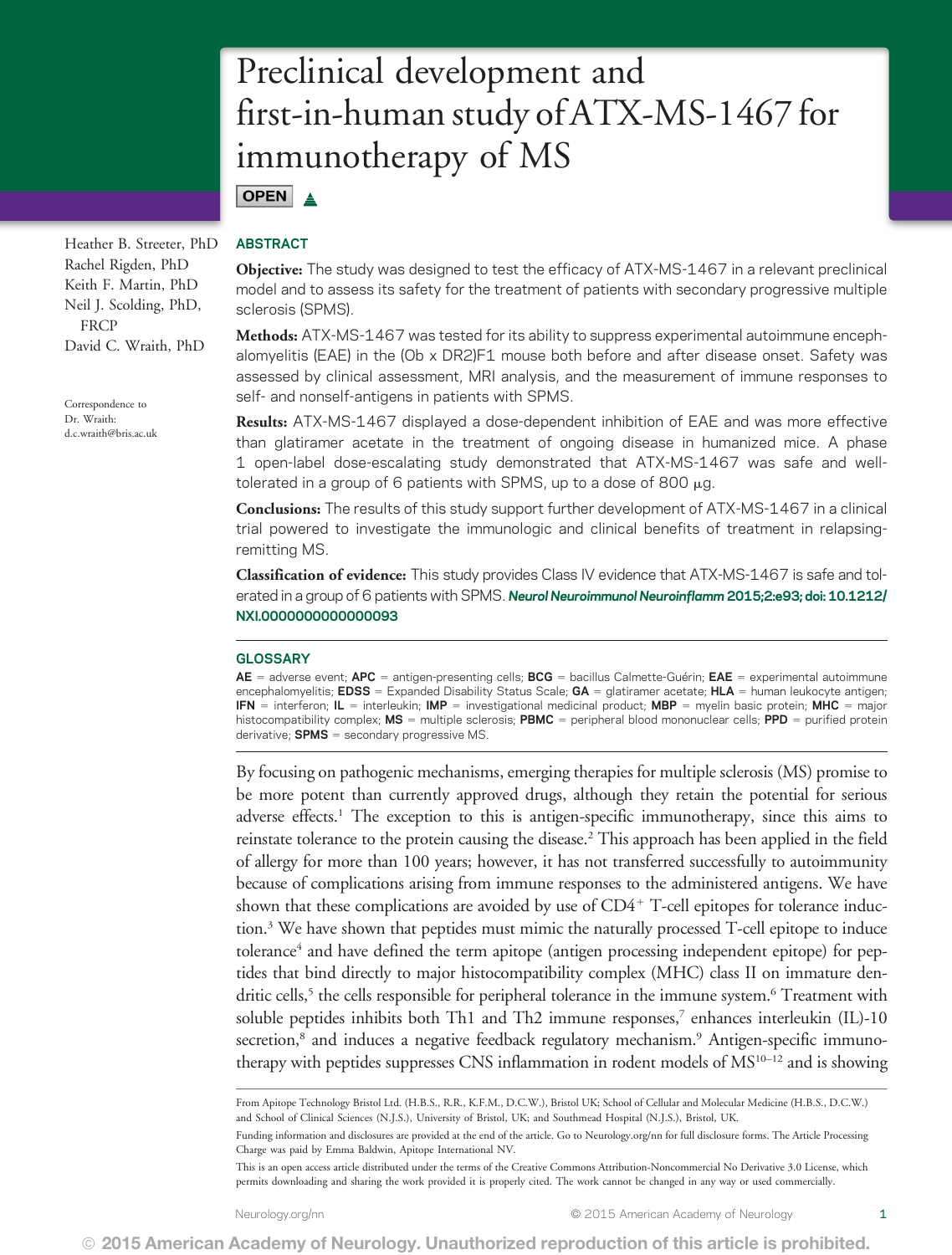promise in the clinic.<sup>13</sup> We showed previously that T cells from patients with MS respond to epitopes from 8 regions of myelin basic protein  $(MBP)$ ,<sup>14</sup> with 5 regions being recognized most frequently. Here we show that 4 of these epitopes behave as apitopes. A cocktail of these peptides (ATX-MS-1467) can suppress experimental autoimmune encephalomyelitis (EAE) in a humanized mouse model. Furthermore, a phase 1 trial of antigen-specific immunotherapy with ATX-MS-1467 has shown that treatment with this apitope cocktail is safe and well-tolerated in a group of 6 patients with secondary progressive MS (SPMS).

METHODS Primary research questions. The study was designed to test the efficacy of ATX-MS-1467 in a relevant preclinical model and to assess its safety for the treatment of SPMS.

Ethics statements. Animal experiments were carried out under a UK Home Office Project License and were reviewed by the University of Bristol Ethical Review Committee. Consent documents for the phase 1 trial were given by the Medicines and Healthcare Products Regulatory Agency and the local research ethics committee (EudraCT No. 2006-004329-27).

ATX-MS-1467. ATX-MS-1467, an equal parts mixture of synthetic peptides ATX-MS1 (MBP30-44), ATX-MS4 (MBP131- 145), ATX-MS6 (MBP140-154), and ATX-MS7 (MBP83-99) in phosphate- buffered saline (PBS), is manufactured by Bachem (Bubendorf, Switzerland) and formulated by Nova Laboratories (Wigston, UK). Peptides were characterized (table 1) by measuring <sup>3</sup> H-thymidine incorporation of T-cell clones specific for MBP14 using live or paraformaldehyde-fixed antigenpresenting cells (APC)<sup>15</sup> or using the Proimmune REVEAL assay (Oxford, UK).

Mice and EAE. (Ob x DR2)F1 mice<sup>16</sup> were provided by Prof. Lars Fugger and maintained at the University of Bristol. Mice were immunized subcutaneously at the base of tail with an emulsion composed of 100 mg of spinal cord homogenate in Freund complete adjuvant and Mycobacterium tuberculosis H37RA (4 mg/mL final concentration) (Difco; Becton, Dickinson and Company, Oxford, UK). This was followed by 200 ng of pertussis toxin (Sigma-Aldrich, Gillingham, UK) in PBS injected intraperitoneally on days 0 and 2. Groups of 10–20 mice were injected subcutaneously with 100 µL of clinical-grade ATX-MS-1467 twice weekly. Experiments including both male and female mice had equivalent numbers of age- and sex-matched animals in treatment and control (PBS) groups. Treatment with ATX-MS-1467 was compared with clinical-grade glatiramer acetate (GA), since GA is the only approved peptide immunotherapy for MS. GA was given subcutaneously at 2 mg daily. Clinical signs of EAE were scored by 2 independent observers as follows: 0, no disease; 1, flaccid tail; 2, impaired righting reflex and/or partial hind leg paralysis; 3, total hind limb paralysis; 4, fore and hind limb paralysis; 5, moribund or dead.<sup>11</sup>

Phase 1 study design. Adult patients with SPMS<sup>17</sup> were recruited from the MS Database at North Bristol NHS Trust. Women of childbearing potential were to use 2 forms of medically acceptable contraception and were required to have a negative pregnancy test. Men were to use medically acceptable contraception. Patients were excluded from the trial if they had taken interferon (IFN)  $\beta$  or any other immune treatment within the past 12 months, had received steroid treatment or had had a documented relapse during the 3 months prior to screening, were pregnant or breastfeeding, had MRI claustrophobia, had significant medical or psychiatric conditions, had undergone major surgery in the previous 4 weeks, had any other autoimmune disease or a gadolinium allergy, or had participated in another clinical trial in the 12 months prior to the first dose of ATX-MS-1467. Six of 8 patients satisfied the inclusion criteria: 2 men and 4 women with a median age of 50 years (range 37–68 years), a median duration since disease onset of 11.5 years (range 11–21 years), a median duration of the secondary progressive phase of 5.5 years (range 3–11 years), and a median Expanded Disability Status Scale (EDSS) score<sup>18</sup> of 6.5 (range 5-7.5) at baseline. Informed consent was obtained from all the participating patients prior to screening.

Following screening (visit 1 at day  $-14$ ), each patient received 6 intradermal injections of ATX-MS-1467 at different skin sites at  $7-$  to 14-day intervals. Doses started at 25  $\mu$ g (visit 2) and then escalated to 50, 100, 400, and 800  $\mu$ g (visits 3-6), followed by a second injection of 800 µg (visit 7). Follow-up visits were at 1 month (visit 8) and 3 months (visit 9) after the last dose.

Screening at visit 1 included a comprehensive medical history, physical and neurologic examinations, blood sampling for routine

| Table 1               | Characterization of individual peptide epitopes from MBP |                             |                                     |                                                                                  |                              |                   |
|-----------------------|----------------------------------------------------------|-----------------------------|-------------------------------------|----------------------------------------------------------------------------------|------------------------------|-------------------|
| <b>MBP</b><br>epitope | Peptide sequence                                         | Presentation by<br>live APC | <b>Presentation by</b><br>fixed APC | HLA restriction of epitope-specific % Stabilization of relevant<br>T-cell clones | <b>HLA class II molecule</b> | Apitope<br>number |
| $30 - 44$             | <b>PRHRDTGILDSIGRF</b>                                   | $+$                         | $^{+}$                              | DQ <sub>6</sub>                                                                  | $\Omega$                     | MS <sub>1</sub>   |
| 83-99                 | $ENPVVHFFKNIVTPRTP +$                                    |                             | $^{+}$                              | DR <sub>2</sub> b                                                                | 42.7                         | MS7               |
|                       | 130-144 RASDYKSAHKGFKGV +                                |                             | $^{+}$                              | DQ <sub>6</sub>                                                                  | $\Omega$                     | MS4               |
|                       | 140-154 GFKGVDAQGTLSKIF                                  | $+$                         | $^{+}$                              | $DR2a + DR2b$                                                                    | $0$ (DR2a) + 0 (DR2b)        | MS <sub>6</sub>   |
|                       | 156-170 LGGRDSRSGSPMARR $+$                              |                             |                                     | <b>NA</b>                                                                        | <b>NA</b>                    | <b>NA</b>         |

Abbreviations: APC = antigen-presenting cells; HLA = human leukocyte antigen; MBP = myelin basic protein; NA = not applicable. This table summarizes the biochemical and immunologic properties of the peptide epitopes contained within ATX-MS-1467. Of the 8 antigenic regions in MBP, 5 epitopes gave more frequent responses among peripheral blood mononuclear cell samples from patients with multiple sclerosis.<sup>14</sup> Four epitopes (MS1, 4, 6, and 7) were presented by both live and fixed APC and are defined as apitopes. Presentation of apitopes to MBP-specific T-cell clones was either HLA-DQ6 (MS1 and 4) or HLA-DR2 (MS 6 and 7) restricted. Surprisingly, however, only MS7 displayed sufficiently high affinity for major histocompatibility complex to stabilize relevant HLA restriction elements according to the Proimmune REVEAL assay (Oxford, UK).

### 2 Neurology: Neuroimmunology & Neuroinflammation

# $\odot$  2015 American Academy of Neurology. Unauthorized reproduction of this article is prohibited.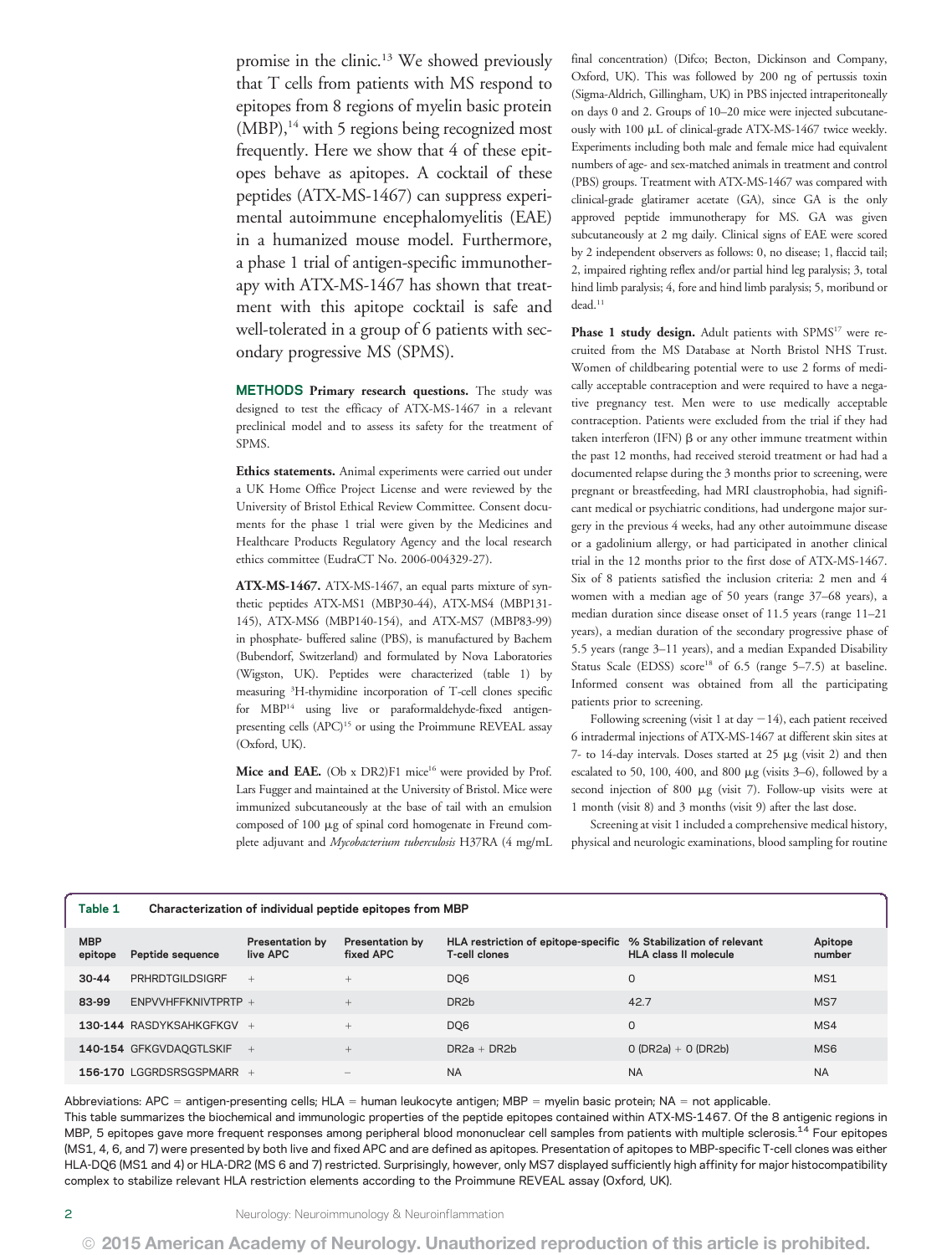hematology and clinical biochemistry, immunoassay for preexisting antibodies against ATX-MS-1467, antinuclear and antithyroid autoantibodies, human leukocyte antigen (HLA) typing, and discussion about contraception. The screening visits were staggered to allow a minimum 7-day interval before first dosing of subsequent patients. Vital signs, body weight, pregnancy testing, and ECG were recorded at screening (visit 1) and repeated prior to each dose (visits 2–7) and at follow-up (visit 8). The patients remained in the ward for 24 hours after each dose. Vital signs and ECG were recorded at 1, 3, 6, and 24 hours. Safety blood tests for routine hematology and biochemical analysis, and urinalysis were performed at 3–6 hours and at 24 hours. Autoantibody tests were performed at 24 hours. On discharge, the patients were given a diary card to note any local injection site reactions and any medications taken until the next visit. During the dosing period, safety was assessed via a review of the adverse events (AEs) and safety laboratory results.

Immunologic tests. The development of antipeptide antibodies against ATX-MS-1467 during the course of the study was measured by a solid-phase ELISA of plasma separated from blood samples collected at visits 1, 8, and 9. Bound antibody was detected with anti-human k light-chain antibody coupled to horseradish peroxidase. HLA-DRB1 alleles were defined by low-resolution typing using a standard single-strand conformation polymorphism PCR technique on DNA extracted from peripheral blood leukocytes. Changes in the immune response to self or foreign antigens following ATX-MS-1467 dosing was monitored in a kinetic assay in vitro.<sup>19</sup> Peripheral blood mononuclear cells (PBMC) were isolated from citrated blood samples collected at screening (visit 1), prior to dosing at visits 3–7, and at follow-up (visits 8 and 9) and stored under liquid nitrogen. PBMC were thawed, and cultures (750,000 cells/well, 48-well plate) were established in the presence of self-antigens human MBP (50 µg/mL), ATX-MS-1467 (20 mg/mL), or purified protein derivative of Mycobacterium tuberculosis (PPD, a component of the bacillus Calmette-Guérin [BCG] vaccine, 50 mg/mL). Negative control wells contained no antigen. Responses to antigens were monitored over a period of 10 days. At days 2, 4, 6, 8, and 10, duplicate aliquots of the cell suspensions were removed and pulsed with <sup>3</sup> H-thymidine to assess cell proliferation, as previously described.20 At the same time points, samples of culture supernatant were collected to determine the level of secreted cytokines (CBA human Th1/Th2 cytokine kit, BD Biosciences, Oxford, UK). RNA was extracted from the remaining cells with TRIzol (Life Technologies, Paisley, UK) and reverse transcribed with Superscript III Rnase  $H^-$  Reverse Transcriptase (Life Technologies), and copy number of IFN- $\gamma$ , tumor necrosis factor  $\alpha$ , and IL-10 cytokines was estimated by quantitative real-time PCR.21 To account for differences in RNA input copy number and complementary DNA synthesis, cytokine gene induction was expressed as relative copy number normalized to the housekeeping gene  $\beta$ -2 microglobulin.

MRI. Gadolinium-enhanced MRI brain scans to monitor inflammation of the CNS were performed at screening (visit 1) and repeated prior to the fifth and sixth doses (visits 6 and 7), with a further scan 1 month after the last dose (visit 8), according to local clinical practice. All patients were scanned on a 1.5T Philips Gyroscan ACS-NT (Philips Healthcare, Guildford, UK). Conventional T2-weighted axial views of the whole brain were obtained in all patients together with gadolinium-enhanced T1-weighted scans. The scans were assessed by a consultant neuroradiologist, and each scan was compared with previous images to detect evidence of new disease activity.

Statistical analysis. EAE. Time to onset of disease was defined as the first day with a nonzero disease score; statistical analysis was by the log-rank test. Disease duration was defined as the number of days between the first and last nonzero disease scores. Animals that did not get disease during the study period were excluded; statistical analysis was by the log-rank test. The mean maximum disease score was calculated for each treatment group; statistical analysis was by exact Wilcoxon rank sum tests and compared each treatment group to PBS.

First-in-human study. Summary statistics by dose level were produced for vital signs, ECG, clinical chemistry, autoantibody analysis, hematology, and urinalysis together with changes from baseline. The small cohort of 6 patients limited statistical analysis of the immunology data.

Classification of evidence. This study provides Class IV evidence that ATX-MS-1467 is safe and tolerated in a group of 6 patients with SPMS.

RESULTS ATX-MS-1467 a combination of apitopes from MBP. HLA restriction of MBP-reactive T-cell clones, derived from HLA-DR2-positive individuals,<sup>14</sup> was tested for recognition of ATX-MS-1467 epitopes using L-cell fibroblasts transfected with DQ6, DR2a, or DR2b genes. Among the 5 regions of MBP most frequently recognized by T cells from patients with MS (table 1), 4 peptides were presented to relevant T-cell clones by both live and fixed APC and were defined as apitopes. The exception was the epitope within the 150–170 region. T cells specific for the 156–170 epitope did not respond to peptide presented by fixed APC. T-cell clones specific for MS1 and MS4 recognized antigen presented by DQ6 L-cell transfectants, whereas MS7-specific T cells were restricted by DR2b. T-cell clones specific for peptides from the 135–159 region recognized 2 distinct minimal epitopes (140–148 or 142–152); these were restricted by DR2b and DR2a, respectively.

Peptides MS1, 4, 6, and 7 were tested for stabilization of MHC class II alleles using the Proimmune REVEAL binding assay. It is important that neither of the DQB1\*0602-binding epitopes, MS1 or 4, demonstrated detectable binding to this allele (table 1). Furthermore, while MS6 contains epitopes recognized by T cells restricted by either DR2a or DR2b, this MHC binding assay did not detect any significant binding of this peptide to either DR2a (DRB5\*0101) or DR2b (DRB1\*1501). In marked contrast, MS7 was shown to bind well to various class II alleles, including DRB1\*1501, indicating that MS7 behaves as a pan-DR binding epitope. These results show that MS1, 4, and 6 bind their known restriction elements (table 1) with an affinity that is below the level of detection for this peptide-MHC binding assay.

Antigen-specific immunotherapy in the (Ob x DR2)F1 transgenic mouse. The  $(Ob x DR2)F1$  mouse<sup>16</sup> serves as an appropriate model to test ATX-MS-1467 since it expresses the MS-associated HLA-DR2b molecule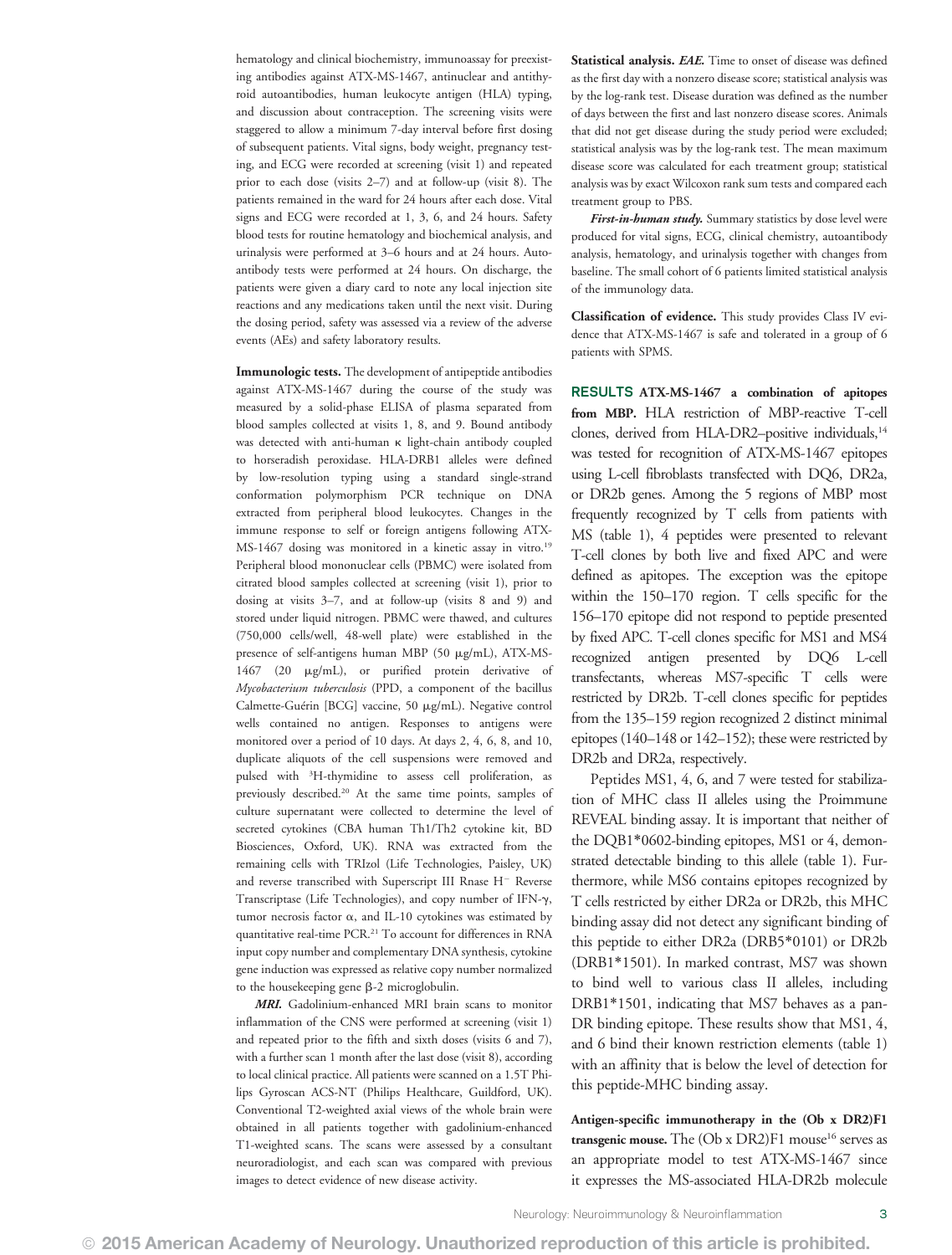and the Ob.1A12 T-cell receptor from a patientderived T-cell clone specific for the DR2b-bound immunodominant MBP 84-102 peptide.<sup>22</sup> Lymphocytes from control mice responded to MBP 83-99 (MS7) in vitro by undergoing cell division and secreting IFN- $\gamma$ , IL-17, and granulocyte-macrophage colony-stimulating factor (data not shown). Furthermore, studies showed that subcutaneous treatment with MS7 consistently suppressed T-cell proliferation and secretion of these 3 proinflammatory cytokines.

We tested the ability of the ATX-MS-1467 peptide cocktail to both prevent and treat ongoing disease in the (Ob x DR2)F1 mouse. As shown in figure 1, A and B, subcutaneous administration of ATX-MS-1467 suppressed the mean maximum EAE in both male ( $p < 0.001$ ) and female mice ( $p < 0.004$ ) while delaying mean day to onset ( $p < 0.001$  for both sexes). Treatment with ATX-MS-1467 after disease onset markedly inhibited mean maximum EAE ( $p <$ 0.011 [10  $\mu$ g],  $p < 0.001$  [33 and 100  $\mu$ g]) and similarly reduced disease duration ( $p < 0.089$ ) [10  $\mu$ g],  $p \le 0.009$  [33  $\mu$ g], and  $p \le 0.001$ [100 mg]) in a dose-dependent manner (figure 1C). Most importantly, treatment with ATX-MS-1467 reduced both mean maximum score ( $p < 0.001$ ) and disease duration ( $p < 0.001$ ), whereas treatment with GA did not affect either mean maximum score ( $p <$ 0.316) or disease duration ( $p < 0.324$ ) (figure 1D).

Phase 1 clinical trial of antigen-specific immunotherapy in SPMS: Clinical assessments. Six patients with SPMS entered the trial with EDSS scores ranging from 5 to 7.5; all patients completed the treatment regimen. The patients expressed a broad distribution of HLA-DR alleles—DRB1\*01, DRB1\*04, DRB1\*07, DRB1\*11, DRB1\*13, DRB1\*14, and DRB1\*15 representing 77% of Caucasian HLA haplotypes. ATX-MS-1467 was well-tolerated in all patients, with no major local reactions noted. AEs reported during the study are shown in table 2. These were not linked consistently to the time of injection, and the patients continued to receive the investigational medicinal product (IMP) with no further recurrence of the described AEs. Two of the 14 AEs, muscle spasms and decreased ability in both legs (affecting 1 patient), were possibly related to the study but resolved within 2 days. The remaining AEs were considered to be unrelated to the study drug.

One serious AE was reported during the trial and involved hospitalization of a male patient with a urinary tract infection (attributed to intermittent



Male (A), female (B) (n = 10 per treatment or control group), or mixed groups (n = 19-20) (C, D) of (Ob x DR2)F1 mice were treated subcutaneously with phosphate-buffered saline (PBS) or ATX-MS-1467 twice weekly or glatiramer acetate (GA) daily from the indicated day (arrow) after experimental autoimmune encephalomyelitis (EAE) induction. Treatments included PBS (open circles) or 100 µg ATX-MS-1467 (filled circles) (A, B) and 10 µg (filled squares), 33 µg (filled triangles), or 100 µg ATX-MS-1467 (open triangles) (C). In D, mice received PBS (open circles) or 100 µg ATX-MS-1467 (filled circles) twice weekly or 2 mg GA daily (gray squares). Results depict mean disease score  $\pm$  SEM.

4 Neurology: Neuroimmunology & Neuroinflammation

© 2015 American Academy of Neurology. Unauthorized reproduction of this article is prohibited.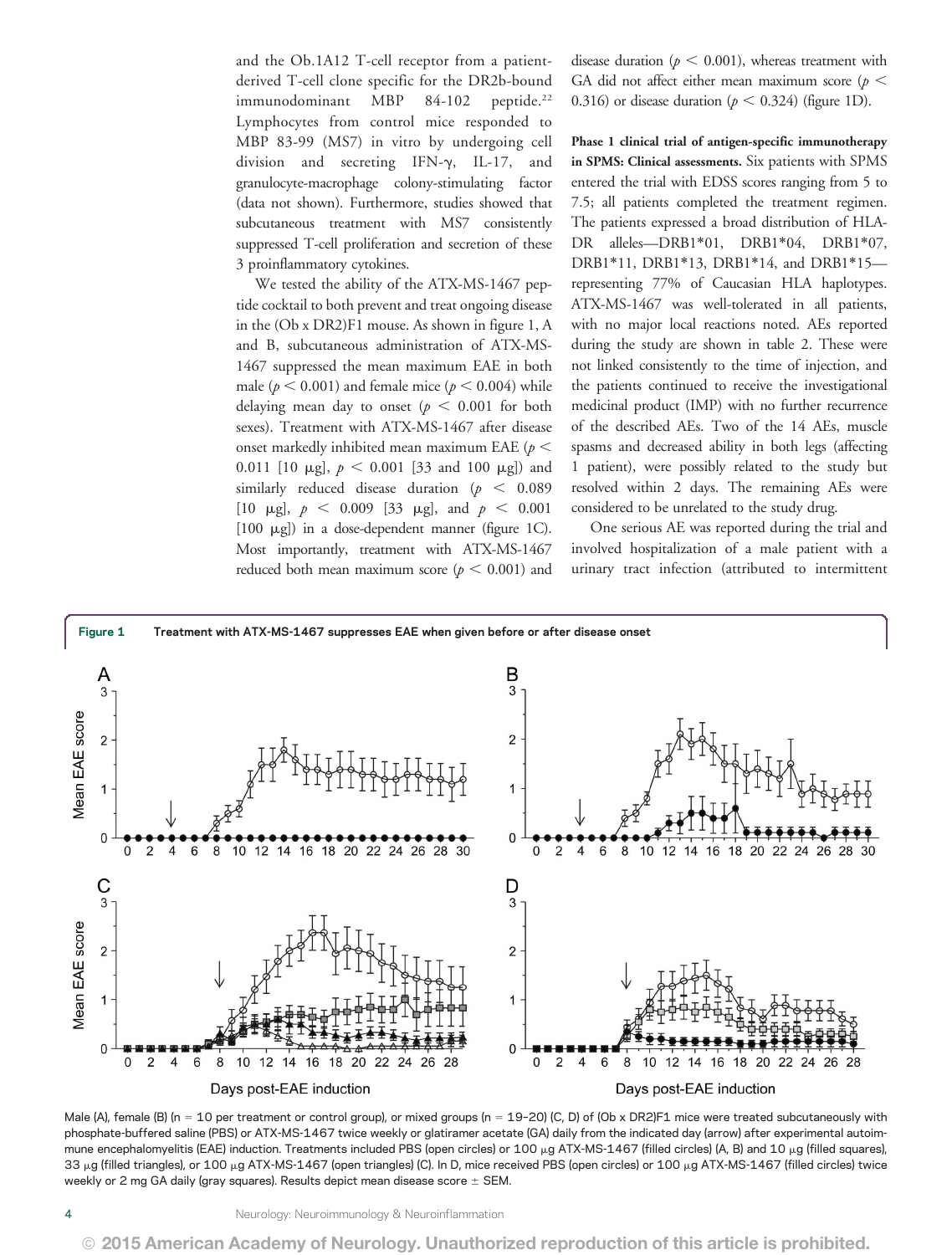| Table 2<br>Summary of adverse events |            |                |                |                |                 |                |                         |                              |                          |
|--------------------------------------|------------|----------------|----------------|----------------|-----------------|----------------|-------------------------|------------------------------|--------------------------|
|                                      | Dosing     |                |                |                |                 |                |                         |                              | Possibly                 |
| <b>AEs</b>                           | $25 \mu g$ | $50 \mu g$     | $100 \mu g$    | $400 \mu g$    | $800 \mu g$ (I) | 800 μg (II)    | Total no.<br><b>AEs</b> | No. patients<br>reporting AE | related to<br>study drug |
| No. AEs                              | $\circ$    | 3              | $\mathbf{1}$   | 3              | 3               | $\overline{4}$ | 14                      | 5                            |                          |
| Fatigue                              | $\circ$    | 1 <sup>a</sup> | $\circ$        | $\circ$        | 1 <sup>b</sup>  | $2^a$          | $\overline{4}$          | 3                            | <b>No</b>                |
| Gait<br>disturbance                  | $\circ$    | $\Omega$       | $\overline{0}$ | 1 <sup>a</sup> | $\Omega$        | $\Omega$       | $\mathbf{1}$            | $\mathbf{1}$                 | Yes                      |
| Herpes simplex                       | $\circ$    | $\circ$        | $\mathsf{O}$   | $\Omega$       | 1 <sup>b</sup>  | $\Omega$       | $\mathbf{1}$            | $\mathbf{1}$                 | <b>No</b>                |
| Urinary tract<br>infection           | 0          | $\Omega$       | $\mathsf{O}$   | 1 <sup>c</sup> | $\mathsf{O}$    | 0              | $\mathbf{1}$            | $\mathbf{1}$                 | No                       |
| Muscle spasms                        | $\circ$    |                | $\circ$        | 1 <sup>a</sup> | $\mathsf{O}$    | $\mathsf{O}$   | $\mathbf{1}$            | $\mathbf{1}$                 | Yes                      |
| Musculoskeletal<br>chest pain        | $\Omega$   | 1 <sup>a</sup> | $\Omega$       | $\Omega$       | $\Omega$        | $\Omega$       | $\mathbf{1}$            | $\mathbf{1}$                 | <b>No</b>                |
| Vertigo,<br>positional               | $\Omega$   | $\Omega$       | $\mathsf{O}$   | $\mathsf{O}$   | 1 <sup>a</sup>  | $\Omega$       | $\mathbf{1}$            | $\mathbf{1}$                 | <b>No</b>                |
| Fecal<br>incontinence                | $\circ$    | $\mathsf{O}$   | $\circ$        | $\mathsf{O}$   | $\circ$         | 1 <sup>b</sup> | $\mathbf{1}$            | $\mathbf{1}$                 | No                       |
| Joint sprain,<br>ankle               | $\circ$    | $\Omega$       | 1 <sup>a</sup> | $\circ$        | $\circ$         | $\Omega$       | $\mathbf{1}$            | $\mathbf{1}$                 | <b>No</b>                |
| <b>Dizziness</b>                     | $\circ$    | $\circ$        | $\mathsf{O}$   | $\circ$        | $\circ$         | 1 <sup>b</sup> | $\mathbf{1}$            | $\mathbf{1}$                 | No                       |
| Solar urticaria                      | $\circ$    | 1 <sup>a</sup> | $\circ$        | $\circ$        | $\circ$         | $\circ$        | $\mathbf{1}$            | $\mathbf{1}$                 | <b>No</b>                |

Abbreviations: AE = adverse event; I = 1st dose of 800  $\mu$ g at visit 6; II = 2nd dose of 800  $\mu$ g at visit 7. AEs were coded according to the Medical Dictionary for Regulatory Activities.

<sup>a</sup> Moderate AE.

<sup>b</sup> Mild AE.

<sup>c</sup> Severe AE.

self-catheterization) with an accompanying worsening of mobility. He recovered to his previous condition with antibiotic treatment and continued to receive further doses with no recurrence. The event was considered unrelated to the IMP. No suspected unexpected serious adverse reactions were reported.

Clinical monitoring of vital signs showed no significant change following drug administration and during follow-up; safety blood parameters remained within normal limits; serial ECGs obtained within 24 hours after individual doses showed no clinically significant changes; and PR, QRS, and QTc intervals showed no consistent deviation from normal after individual doses. The study did not undergo any major protocol amendment.

An improvement in visual acuity in both eyes was demonstrated in 1 patient at the first follow-up visit and persisted throughout (baseline acuity: 6/24 right eye, 6/9 left eye; visit 8: 6/9 right eye, 6/6 left eye). No other significant differences in neurologic findings recorded at screening and at follow-up visits were observed. The EDSS scores for each patient were unchanged at the end of the trial.

Serial MRIs showed no evidence of worsened disease activity; 5 patients remained unchanged from baseline. An indication of a radiologic improvement was noted in 1 patient at visit 8, but this was not associated with any improvement in the clinical symptoms of MS (data not shown).

Immunologic analyses. None of the patients displayed an antibody response to ATX-MS-1467 at screening; furthermore, no antipeptide antibodies were detected at the end of treatment (data not shown). This correlates with the lack of injection site complications or allergic manifestations during the trial.

The immunologic status of each patient was assessed by measuring lymphocyte responses (cell proliferation, cytokine RNA expression, and secretion) to MBP, and this was compared to the response to PPD from the BCG vaccine. Although there was some variation in the response to PPD, there was no evidence that the observed changes were associated with treatment (figure 2, A–E). The response to MBP was relatively low, with only 3 of 6 patients showing a strong response to MBP at trial entry. Of note, there was no evidence that treatment with ATX-MS-1467 enhanced the response to MBP (figure 2F). None of the individuals who responded weakly to MBP at visit 1 showed an enhanced response to the protein after the trial; therefore, there is no evidence that this treatment leads to immunologic priming of MBP-specific T cells. The 3 individuals who responded strongly to MBP at visit 1 all showed a reduction in the response to the protein at visit 8, as reflected in the reduced variation in response at this time point (figure 2F). Taking all of the patients together, there was a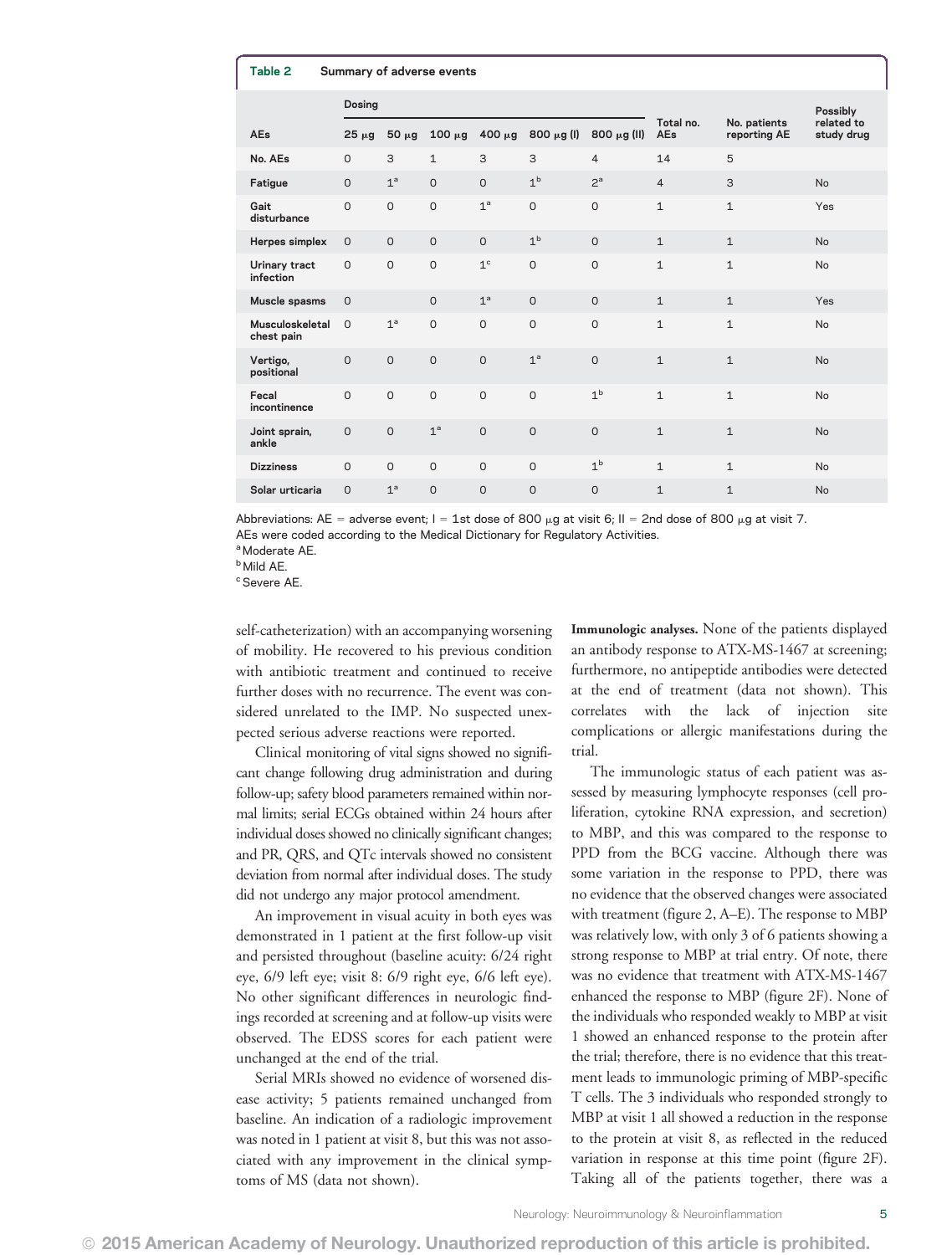Figure 2 PBMC proliferation and cytokine secretion in response to self- and nonself-antigens following treatment with ATX-MS-1467



Peripheral blood mononuclear cells (PBMC) isolated from patients throughout the trial (visit 1–visit 9) were stimulated in vitro with either purified protein derivative (PPD) (nonself-antigen, A–E) or myelin basic protein (MBP) (self-antigen, F–J). Peak proliferative responses (A for PPD and F for MBP) and peak cytokine secretion (B–E for PPD and G–J for MBP) were recorded for each patient at each visit. Responses to PPD were characterized by high proliferation throughout (A), high interferon (IFN)- $\gamma$  (B), and low interleukin (IL)-10 (C) secretion. IFN- $\gamma$  secretion in response to MBP (G) was very low compared to the level of proliferation (F), but IL-10 secretion was enhanced (H). Secretion of tumor necrosis factor  $\alpha$ (TNF- $\alpha$ ) did not increase from pretrial levels in response to either antigen (D, I) and was very low with MBP stimulation. The box-and-whisker plot for each visit represents the peak responses from 6 patients.

reduction in the response to MBP from visit 1 (prior to dosing) to visit 8 (1 month after the last dose).

Analysis of cytokine RNA levels revealed no overall change in the response to PPD (figure 3, A–C). Induction of RNA for inflammatory cytokines was relatively weak in response to MBP (figure 3, D and F). Analysis of IL-10 RNA revealed 3 patterns of response to peptide treatment. A DRB1\*1501 expressing patient showed a dose-dependent increase in IL-10 copy number in response to MBP (figure 3G). This peaked after treatment with the highest dose of peptide and was sustained 1 month after the last dose. A similar pattern was observed in a DR13/ 14 patient, with the increase in IL-10 RNA seen in response to the ATX-MS-1467 peptide cocktail rather than MBP (figure 3H). Some patients responded weakly to either MBP or the peptide cocktail (figure 3I).

DISCUSSION Treatment with a cocktail of MBP peptides can prevent EAE when given prior to disease onset. Effective treatment was associated with suppression of inflammatory cytokines and T-cell proliferation, as previously described in other mouse models.8,9,23 Previous attempts to use peptides for treatment of ongoing disease have been complicated by allergic responses to the administered antigens.<sup>24-26</sup> Mice immunized with peptides in strong adjuvant and then treated with soluble peptide were shown to have symptoms of anaphylaxis. This is not the case in our experiments because we induced EAE using protein antigen rather than peptide. Immunization with peptide antigen will result in the induction of peptide-specific immunoglobulin E and anaphylaxis on subsequent exposure to soluble peptide. Presumably this happens with peptide rather than protein antigen because peptides can adopt conformations that are distinct from the native protein structure and are therefore not subject to tolerance mechanisms.

GA is a random copolymer of 4 amino acids and is thought to modify the function of MBP-reactive T cells. GA reduces relapse rate and improves disability in patients with relapsing- remitting  $MS<sup>27</sup>$  and reduces the severity of disease in mouse models of EAE.28,29 In our double transgenic model, daily injection of GA did not have a significant effect, whereas treatment with ATX-MS-1467 at 1/20th the dose led to an immediate inhibition of disease progression. Previously, GA has been most effective in inhibiting EAE when combined with antigen in the same inoculum, implying that it functions by either direct MHC blockade or modulating T cells cross-reactive with MBP to the Th2 phenotype. Administration of specific antigens, such as ATX-MS-1467, is clearly more effective in the treatment protocol tested here,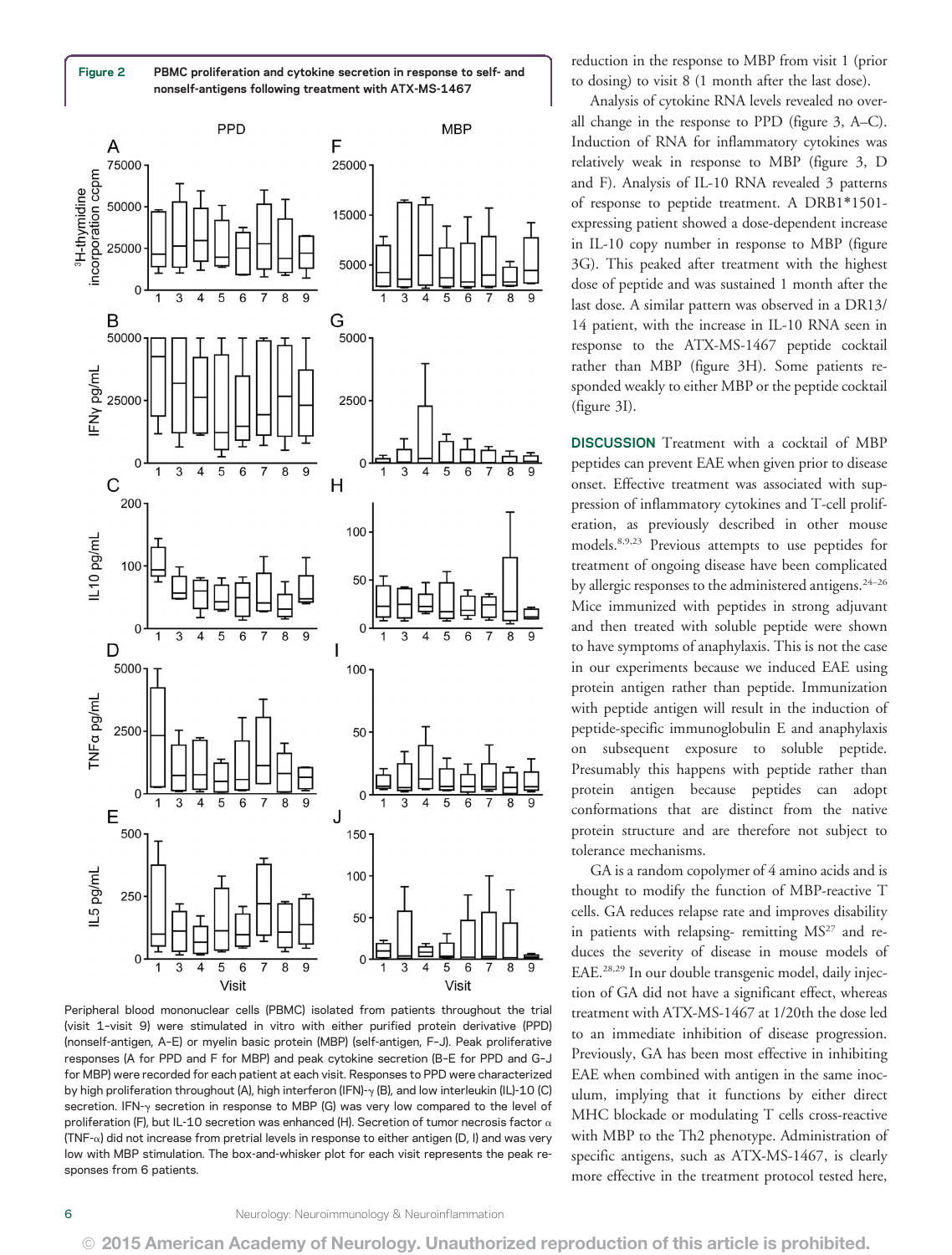

Cytokine messenger RNA transcripts were isolated from peripheral blood mononuclear cell (PBMC) cultures described in figure 2 and analyzed by quantitative real-time PCR (A-F). The box-and-whisker plot for each visit represents the peak responses from 6 patients. High levels of interferon (IFN)-y and tumor necrosis factor  $\alpha$  (TNF- $\alpha$ ) gene expression (A, C) correlated with high levels of secreted cytokines in response to purified protein derivative (PPD). Low transcript levels of IFN-y (D) and TNF-a (F) in response to myelin basic protein (MBP) and interleukin (IL)-10 (B) in response to PPD reflected the low levels of cytokine secretion. Analysis of individual patient responses to either MBP or ATX-MS-1467 revealed that only 1 individual, expressing DRB1\*15, transcribed IL-10 in response to both MBP and ATX-MS-1467 (G–I).

in which the desired effect is to modify the function of previously primed rather than naive lymphocytes.

The dosing regimen for the phase 1 clinical study was based on successful protocols from the field of allergy. Doses of peptide mixtures escalating to 50 or 100 mg have been administered safely with clear therapeutic efficacy.30,31 T cells specific for selfantigens, such as MBP, will have been subjected to repertoire selection in the thymus such that the residual repertoire of cells specific for self-antigens will be of low avidity. Three of the 4 MBP peptides in ATX-MS-1467 display low affinity for MHC (table 1). This is not unexpected based on previous work from our own<sup>32</sup> and other groups<sup>33,34</sup> showing that T cells

specific for low-affinity epitopes escape purging in the thymus. MS7 is a clear exception to this rule; however, this epitope contains a processing site for asparagine endopeptidase. Central tolerance to this pathogenic epitope is reduced because destructive processing limits its display in the thymus.<sup>35</sup> We reasoned that, given the low avidity of MBP recognition, it would be necessary to administer relatively high doses of ATX-MS-1467. A further consideration for effective immunotherapy is peptide solubility peptides must be soluble to induce effective tolerance, as shown in models of hemolytic anemia.<sup>36</sup> We chose 800 µg per treatment as the upper dose to ensure absolute solubility and hence safety of the protocol.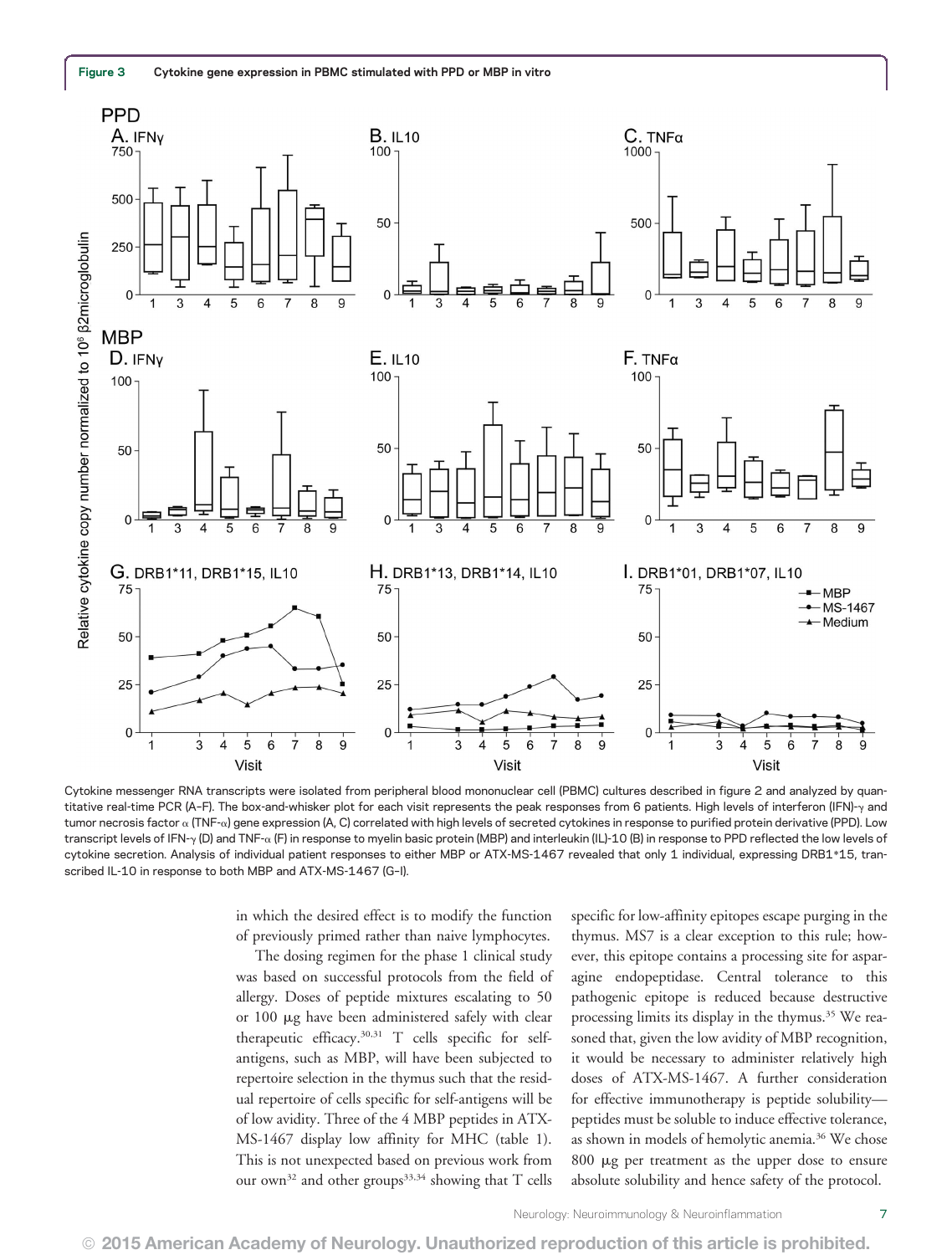The phase 1 trial in a group of 6 patients with SPMS was successful; the treatment was welltolerated and there were changes in some patients consistent with a clinical effect of treatment. In contrast to previous peptide studies,<sup>24,37</sup> treatment with ATX-MS-1467 did not result in any unexpected safety signals, enhance disease, or induce allergic complications. Administration of an analogue of the MBP 83-99 peptide (NBI-5788) caused an immediate hypersensitivity reaction following repeated dosing at greater than 5 mg per dose. ATX-MS-1467 also includes MBP 83-99; however, no unexpected side effects arose in this study. There are 2 explanations. First, ATX-MS-1467 administration followed a doseescalation protocol. As explained elsewhere, peptide dose escalation induces a sequential desensitization of antigen-specific lymphocytes.38 This allows the safe administration of high doses of antigen while protecting the recipient from side effects. Second, the maximal dose of each individual peptide in ATX-MS-1467 was  $>$ 25-fold lower than that previously used in the NBI-5788 trials.

Immunologic analysis of PBMC from this phase 1 study did not reveal any surprising changes. The fact that responses to PPD remained robust demonstrates that ATX-MS-1467 does not have a nonspecific immunosuppressive effect. The immune response to MBP was neither dramatically enhanced nor inhibited; however, the proliferative response to MBP was reduced at visit 8, 1 month after the last dose, and then increased at 3 months. This correlated with a trend toward higher levels of IL-10 gene expression at visit 8. However, this study group is too small to draw conclusions concerning the efficacy of this treatment in humans.

ATX-MS-1467 has been shown to be effective for both prevention and treatment of disease in a humanized mouse model of MS. Furthermore, the treatment protocol described was safe and well-tolerated in a group of 6 patients with SPMS and therefore warrants further investigation in the relapsing-remitting form of MS.

### AUTHOR CONTRIBUTIONS

Dr. Streeter: study concept and design; acquisition, analysis, and interpretation of data; critical revision of the manuscript. Dr. Rigden: acquisition, analysis, and interpretation of data. Dr. Martin: study concept and design; critical revision of the manuscript. Prof. Scolding: study concept and design; acquisition, analysis, and interpretation of data; critical revision of the manuscript. Prof. Wraith: study concept and design; acquisition, analysis, and interpretation of data; critical revision of the manuscript.

### ACKNOWLEDGMENT

The authors thank S.K. Pillai, MD, who recruited patients for this study; Kirsty Nicolson, Louise Falk (University of Bristol), and Leigh Keen (NBS, Bristol) for technical assistance; Jan Steiner (Oxford Therapeutics Consulting), medical monitor; Carla Bennet (Gregory Fryer Associates), project manager; Carole Copestake and Denise Owen (North Bristol NHS Trust); and most of all the patients who volunteered for this trial. Statistical analysis of EAE experiments by Richard Brammar, RenaSci Ltd.

### STUDY FUNDING

UK clinical study was sponsored by Apitope Technology Bristol Ltd, Bristol, UK, supported by a Wellcome Trust UTA. Nonclinical experiments supported by EMD Serono, MA, a subsidiary of Merck KGaA, Darmstadt, Germany.

### **DISCLOSURE**

H.B. Streeter holds patents for myelin basic protein peptide composition, peptide composition, and tolerogenic peptides from myelin basic protein and was employed by and received research support from Apitope NV. R. Rigden was employed by and received research support from Apitope Technology. K.F. Martin is employed by Apitope Technology. N.J. Scolding is an assistant editor for Practical Neurology and received research support from Genzyme-Sanofi, Merck Serono, Biogen, Novartis, and The Silverman Foundation. D.C. Wraith is on the scientific advisory boards for Apitope Intl NV, Actelion Pharma, and Zealand Pharma; received travel funding from Apitope Intl NV; is a senior editor for Immunotherapy; holds patents for peptides, tolerisation-inducing composition, FVIII peptides and their use in tolerising haemophiliacs, composition, disease markers, tolerogenic peptides from myelin basic protein, peptide selection method, and improvements relating to influenza vaccine; has consulted for Apitope International NV, Peptide Therapeutics, Teva, GSK Bio, Hoffman La Roche, Novartis, DTI, and Food Standards Agency; received research support from Apitope International NV, UCB Celltech, MRC, and Wellcome Trust; holds stock and stock options with Apitope Int. NV; and was an expert witness for Geron. Go to [Neurology.](http://nn.neurology.org/lookup/doi/10.1212/NXI.0000000000000093) [org/nn](http://nn.neurology.org/lookup/doi/10.1212/NXI.0000000000000093) for full disclosure forms.

Received June 23, 2014. Accepted in final form February 10, 2015.

### REFERENCES

- 1. Giacomini PS, Darlington PJ, Bar-Or A. Emerging multiple sclerosis disease-modifying therapies. Curr Opin Neurol 2009;22:226–232.
- 2. Garber K. Immunology: a tolerant approach. Nature 2014;507:418–420.
- 3. Larche M, Wraith DC. Peptide-based therapeutic vaccines for allergic and autoimmune diseases. Nat Med 2005;11: S69–S76.
- 4. Anderton SM, Viner NJ, Matharu P, Lowrey PA, Wraith DC. Influence of a dominant cryptic epitope on autoimmune T cell tolerance. Nat Immunol 2002;3:175–181.
- 5. Santambrogio L, Sato AK, Fischer FR, Dorf ME, Stern LJ. Abundant empty class II MHC molecules on the surface of immature dendritic cells. Proc Natl Acad Sci USA 1999; 96:15050–15055.
- 6. Steinman RM, Hawiger D, Nussenzweig MC. Tolerogenic dendritic cells. Annu Rev Immunol 2003;21:685–711.
- 7. Metzler B, Wraith DC. Inhibition of T-cell responsiveness by nasal peptide administration: influence of the thymus and differential recovery of T-cell-dependent functions. Immunology 1999;97:257–263.
- 8. Burkhart C, Liu GY, Anderton SM, Metzler B, Wraith DC. Peptide-induced T cell regulation of experimental autoimmune encephalomyelitis: a role for IL-10. Int Immunol 1999;11:1625–1634.
- 9. Gabrysova L, Nicolson KS, Streeter HB, et al. Negative feedback control of the autoimmune response through antigen-induced differentiation of IL-10-secreting Th1 cells. J Exp Med 2009;206:1755–1767.
- 10. Metzler B, Wraith DC. Inhibition of experimental autoimmune encephalomyelitis by inhalation but not oral administration of the encephalitogenic peptide: influence of MHC binding affinity. Int Immunol 1993;5:1159–1165.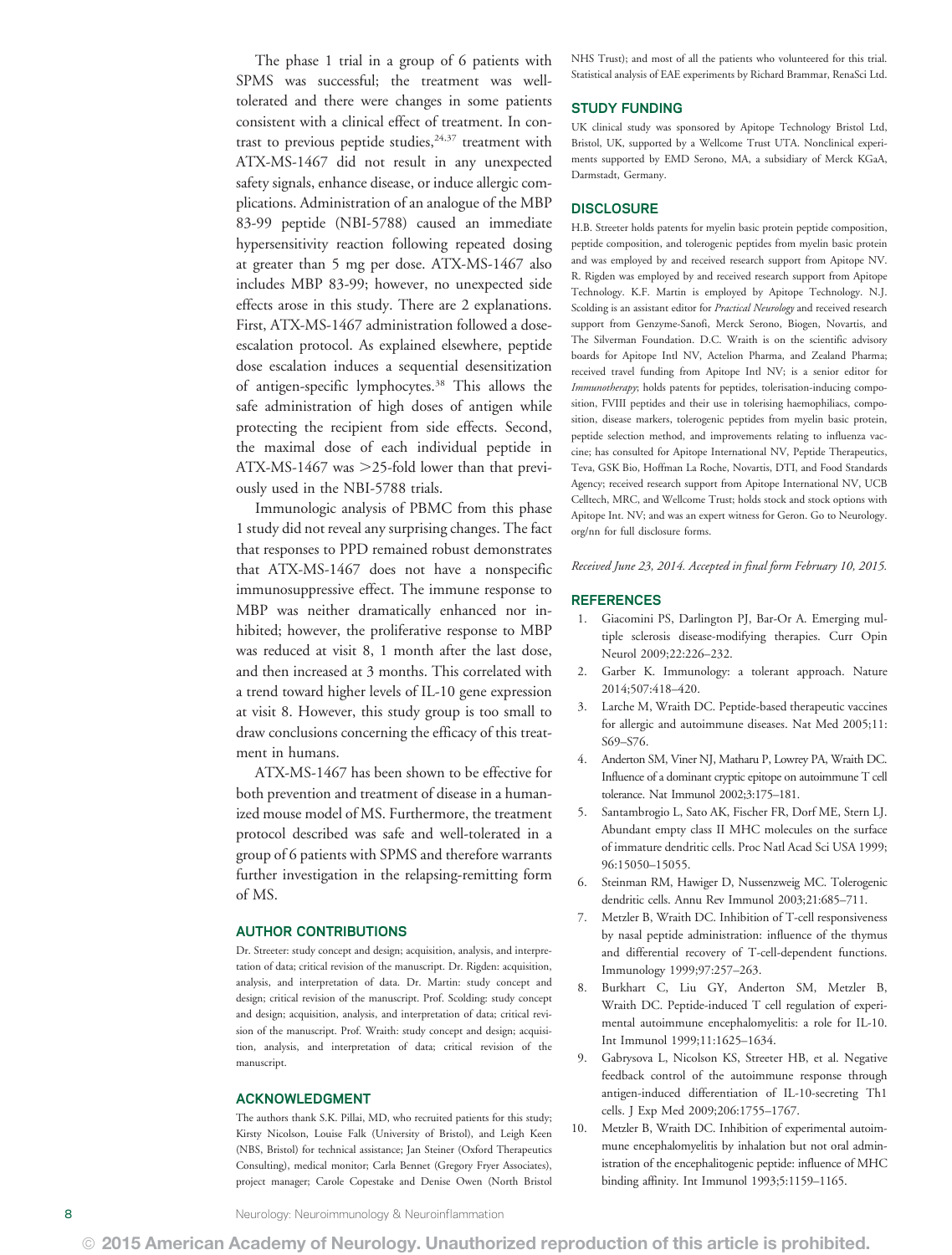- 11. Anderton SM, Wraith DC. Hierarchy in the ability of T cell epitopes to induce peripheral tolerance to antigens from myelin. Eur J Immunol 1998;28:1251–1261.
- 12. Liu JQ, Bai XF, Shi FD, et al. Inhibition of experimental autoimmune encephalomyelitis in Lewis rats by nasal administration of encephalitogenic MBP peptides: synergistic effects of MBP 68-86 and 87-99. Int Immunol 1998;10:1139–1148.
- 13. Walczak A, Siger M, Ciach A, Szczepanik M, Selmaj K. Transdermal application of myelin peptides in multiple sclerosis treatment. JAMA Neurol 2013;70:1105–1109.
- 14. Mazza G, Ponsford M, Lowrey P, Campbell MJ, Zajicek J, Wraith DC. Diversity and dynamics of the T-cell response to MBP in DR2+ve individuals. Clin Exp Immunol 2002;128:538–547.
- 15. Fairchild PJ, Wildgoose R, Atherton E, Webb S, Wraith DC. An autoantigenic T cell epitope forms unstable complexes with class II MHC: a novel route for escape from tolerance induction. Int Immunol 1993;5:1151–1158.
- 16. Madsen LS, Andersson EC, Jansson L, et al. A humanized model for multiple sclerosis using HLA-DR2 and a human T-cell receptor. Nat Genet 1999;23:343–347.
- 17. McDonald WI, Compston A, Edan G, et al. Recommended diagnostic criteria for multiple sclerosis: guidelines from the International Panel on the diagnosis of multiple sclerosis. Ann Neurol 2001;50:121–127.
- 18. Kurtzke JF. Rating neurologic impairment in multiple sclerosis: an expanded disability status scale (EDSS). Neurology 1983;33:1444–1452.
- 19. Plebanski M, Burtles SS. In vitro primary responses of human T cells to soluble protein antigens. J Imm Meth 1994;170:15–25.
- 20. Ponsford M, Mazza G, Coad J, Campbell MJ, Zajicek J, Wraith DC. Differential responses of CD45+ve T-cell subsets to MBP in multiple sclerosis. Clin Exp Immunol 2001;124:315–322.
- 21. Stordeur P, Poulin LF, Craciun L, et al. Cytokine mRNA quantification by real-time PCR. J Immunol Methods 2002;259:55–64.
- 22. Wucherpfennig KW, Zhang J, Witek C, et al. Clonal expansion and persistence of human T cells specific for an immunodominant myelin basic protein peptide. J Immunol 1994;152:5581–5592.
- 23. Sundstedt A, O'Neill EJ, Nicolson KS, Wraith DC. Role for IL-10 in suppression mediated by peptide-induced regulatory T cells in vivo. J Immunol 2003;170:1240–1248.
- 24. Kappos L, Comi G, Panitch H, et al. Induction of a nonencephalitogenic type 2 T helper-cell autoimmune response in multiple sclerosis after administration of an altered peptide ligand in a placebo-controlled, randomized phase II trial. Nat Med 2000;6:1176–1182.
- 25. Pedotti R, Mitchell D, Wedemeyer J, et al. An unexpected version of horror autotoxicus: anaphylactic shock to a selfpeptide. Nat Immunol 2001;2:216–222.
- 26. Smith CE, Eagar TN, Strominger JL, Miller SD. Differential induction of IgE-mediated anaphylaxis after soluble vs. cell-bound tolerogenic peptide therapy of autoimmune encephalomyelitis. Proc Natl Acad Sci USA 2005;102: 9595–9600.
- 27. Johnson KP, Brooks BR, Ford CC, et al. Sustained clinical benefits of glatiramer acetate in relapsing multiple sclerosis patients observed for 6 years. Mult Scler 2000;6:255–266.
- 28. Teitelbaum D, Fridkis-Hareli M, Arnon R, Sela M. Copolymer 1 inhibits chronic relapsing experimental allergic encephalomyelitis induced by proteolipid protein (PLP) peptides in mice and interferes with PLP-specific T cell responses. J Neuroimmunol 1996;64:209–217.
- 29. Stern JN, Keskin DB, Zhang H, Lv H, Kato Z, Strominger JL. Amino acid copolymer-specific IL-10 secreting regulatory T cells that ameliorate autoimmune diseases in mice. Proc Natl Acad Sci USA 2008;105: 5172–5176.
- 30. Oldfield WL, Larche M, Kay AB. Effect of T-cell peptides derived from Fel d 1 on allergic reactions and cytokine production in patients sensitive to cats: a randomised controlled trial. Lancet 2002;360:47–53.
- 31. Müller U, Akdis CA, Fricker M, et al. Successful immunotherapy with T-cell epitope peptides of bee venom phospholipase A2 induces specific T-cell anergy in patients allergic to bee venom. J Allergy Clin Immunol 1998; 101:747–754.
- 32. Liu GY, Fairchild PJ, Smith RM, Prowle JR, Kioussis D, Wraith DC. Low avidity recognition of self-antigen by T cells permits escape from central tolerance. Immunity 1995;3:407–415.
- 33. Harrington CJ, Paez A, Hunkapiller T, et al. Differential tolerance is induced in T cells recognizing distinct epitopes of myelin basic protein. Immunity 1998;8:571–580.
- 34. Targoni OS, Lehmann PV. Endogenous myelin basic protein inactivates the high avidity T cell repertoire. J Exp Med 1998;187:2055–2063.
- 35. Manoury B, Mazzeo D, Fugger L, et al. Destructive processing by asparagine endopeptidase limits presentation of a dominant T cell epitope in MBP. Nat Immunol 2002;3: 169–174.
- 36. Shen CR, Youssef AR, Devine A, et al. Peptides containing a dominant T-cell epitope from red cell band 3 have in vivo immunomodulatory properties in NZB mice with autoimmune hemolytic anemia. Blood 2003;102: 3800–3806.
- 37. Bielekova B, Goodwin B, Richert N, et al. Encephalitogenic potential of the myelin basic protein peptide (amino acids 83-99) in multiple sclerosis: results of a phase II clinical trial with an altered peptide ligand. Nat Med 2000;6:1167–1175.
- 38. Burton BR, Britton GJ, Fang H, et al. Sequential transcriptional changes dictate safe and effective antigenspecific immunotherapy. Nat Commun 2014;5:4741.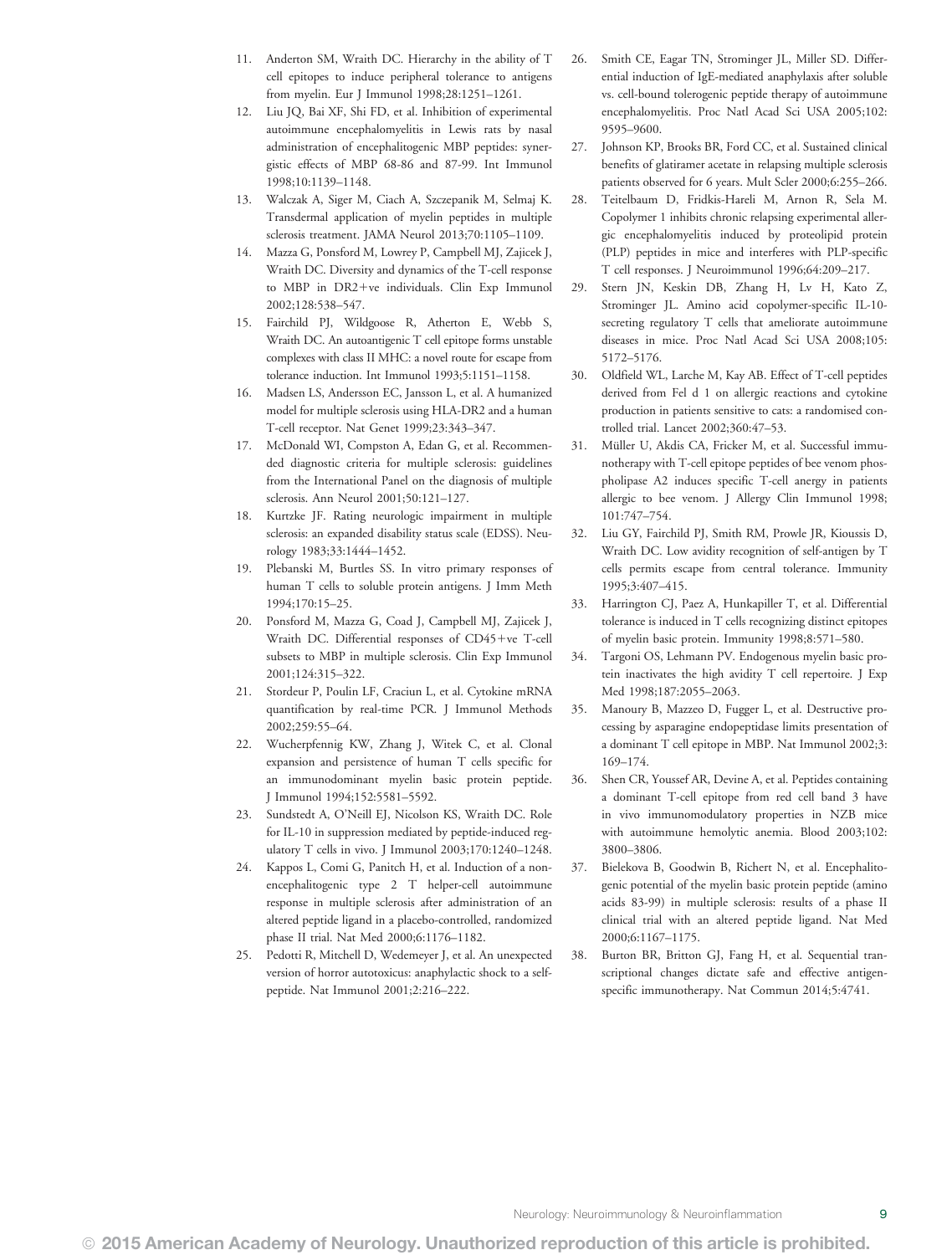# Neurology®<br>Neuroimmunology<br>& Neuroinflammation

DOI 10.1212/NXI.0000000000000093 *Neurol Neuroimmunol Neuroinflamm* 2015;2; Heather B. Streeter, Rachel Rigden, Keith F. Martin, et al. **immunotherapy of MS Preclinical development and first-in-human study of ATX-MS-1467 for**

**This information is current as of March 12, 2015**

2015 American Academy of Neurology. All rights reserved. Online ISSN: 2332-7812. Published since April 2014, it is an open-access, online-only, continuous publication journal. Copyright © *Neurol Neuroimmunol Neuroinflamm* is an official journal of the American Academy of Neurology.